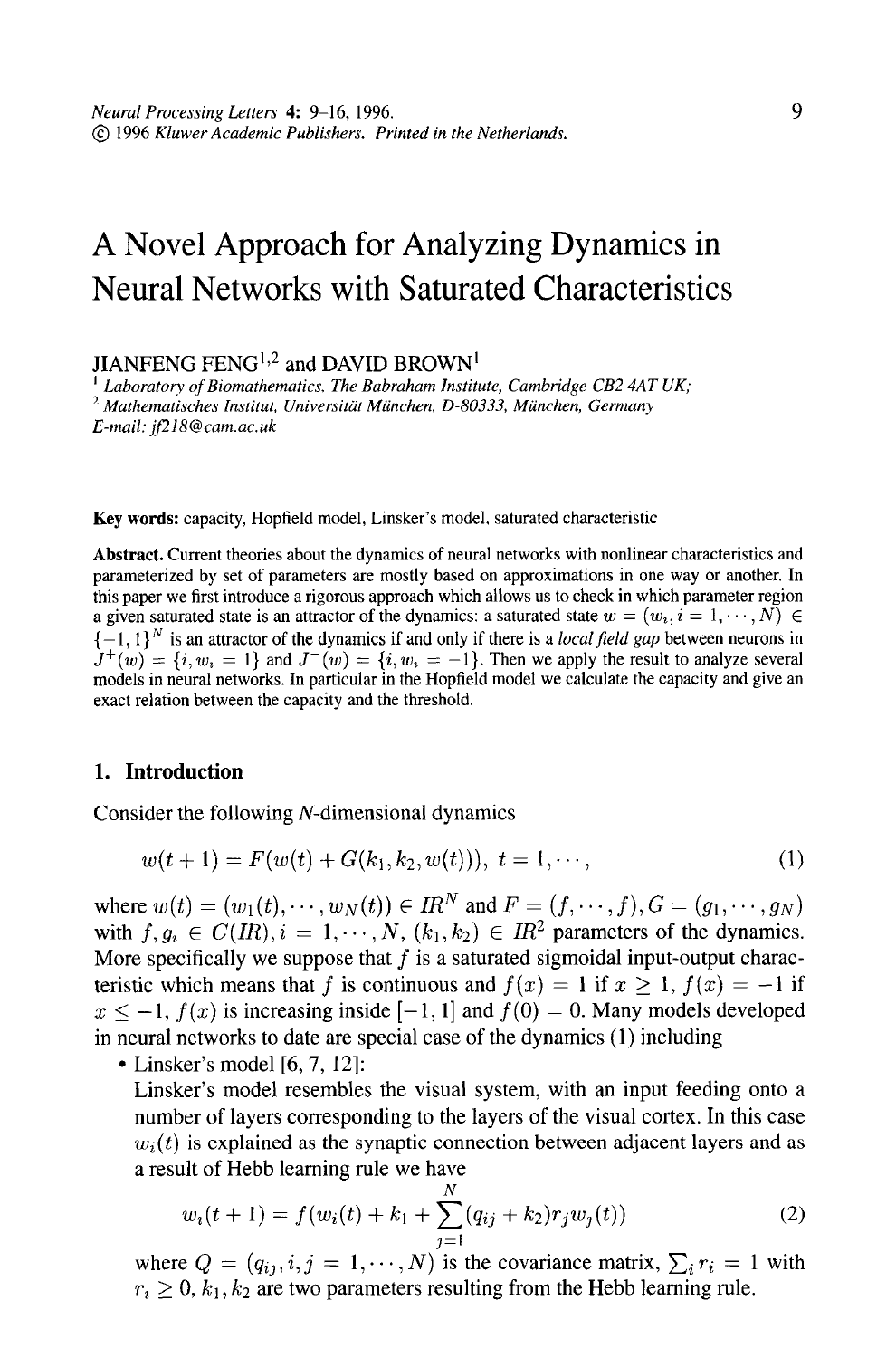• The Hopfield model  $[1, 2, 8]$ :

The sigmoidal function  $\sigma_{\beta} = \frac{2}{1+\exp(-\beta x)} - 1$  can be approximately saturated for large  $\beta$  and so  $f \sim \sigma_{\beta}$  ( $\beta$  large). Hence, the Hopfield model reads

$$
x(t + 1) = F(x(t) + G(\theta, h, x(t)))
$$
\n(3)

with

$$
g_i(\theta, h, x(t)) = \sum_{j=1}^{N} (T_{ij} + h)x_j(t) + \theta
$$
\n(4)

$$
T_{ij} = \frac{1}{N} \sum_{\mu=1}^{p} \xi_i^{\mu} \xi_j^{\mu}, \ i, j = 1, \cdots, N
$$
 (5)

and  $\theta$  the threshold, h the external field.  $x_i(t)$  is the neural activity at time t of the *i*-th neuron where  $\xi^{\mu} = (\xi_i^{\mu}, i = 1, \dots, N)$  the  $\mu$ -th pattern stored in the network.

• Dynamical link network [9, 11] (DLN):

It is reported that this model has been successfully applied to face recognition. The dynamic link network is essentially a two layer network, say layer  $X$  and layer Y with both intra-layer connections and intra-layer connections. After the dynamics of inter-layer connections arrives at its equilibrium state then the intra-layer connections update. Here we are only going to consider the intra-layer dynamics say the X layer which can be written as

$$
\begin{cases}\n\eta_i(t+1) = f(\sum_{j=1}^N k_{ij}\eta_j(t) + I_i(t)) \\
\eta_i(0) = 0\n\end{cases}
$$
\n(6)

where  $i = 1, \dots, N$  and

$$
k_{ij} = \gamma p_{ij} - \mu \tag{7}
$$

 $p_{ij} \geq 0, i, j = 1, \cdots, N$  is the weight (interaction) function inside the layer  $X, \gamma, \mu$ , the intensities of the excitatory and inhibitory connection, are positive parameters.  $I_i(t)$  with  $\langle I_i(t)I_j(t)\rangle = \delta_{ij}, i, j = 1, \dots, N$  is the input signal presented at neuron i of layer X. Note that the interaction kernel  $k_{ij}$  consists of short-range excitatory connections and global inhibitory connections of relative strength  $\mu$ . We assume that  $p_{ij}$  depends only on  $||i - j||$  and is a nonincreasing function of  $||i - j||$  with  $\sum_{i} p_{ij} = 1, i = 1, \dots, N$ .

• A model mimicking the topological maps between the tectum and the retina  $[3, 10]$  (TM)  $J(1 \text{N})$ 

$$
w_{i,j}(t+1) = f(w_{i,j}(t) + \alpha + w_{i,j}(t)(g_{i,j}(w(t))) -B_{i,j}(w(n)g(w(t))) - \beta))
$$
\n(8)

where  $i, j$  represent a retinal cell and a tectal cell respectively and so  $w_{i,j}$  is the synaptic connection between the *i*-th retinal cell and the *j*-th tectal cell,  $(\alpha, \beta) \in \mathbb{R}^2$ ,

$$
g_{i,j}(w(t)) := \sum_{k,k'} D_{i,k}^T w_{k,k'}(t) \bar{D}_{k',j}^R
$$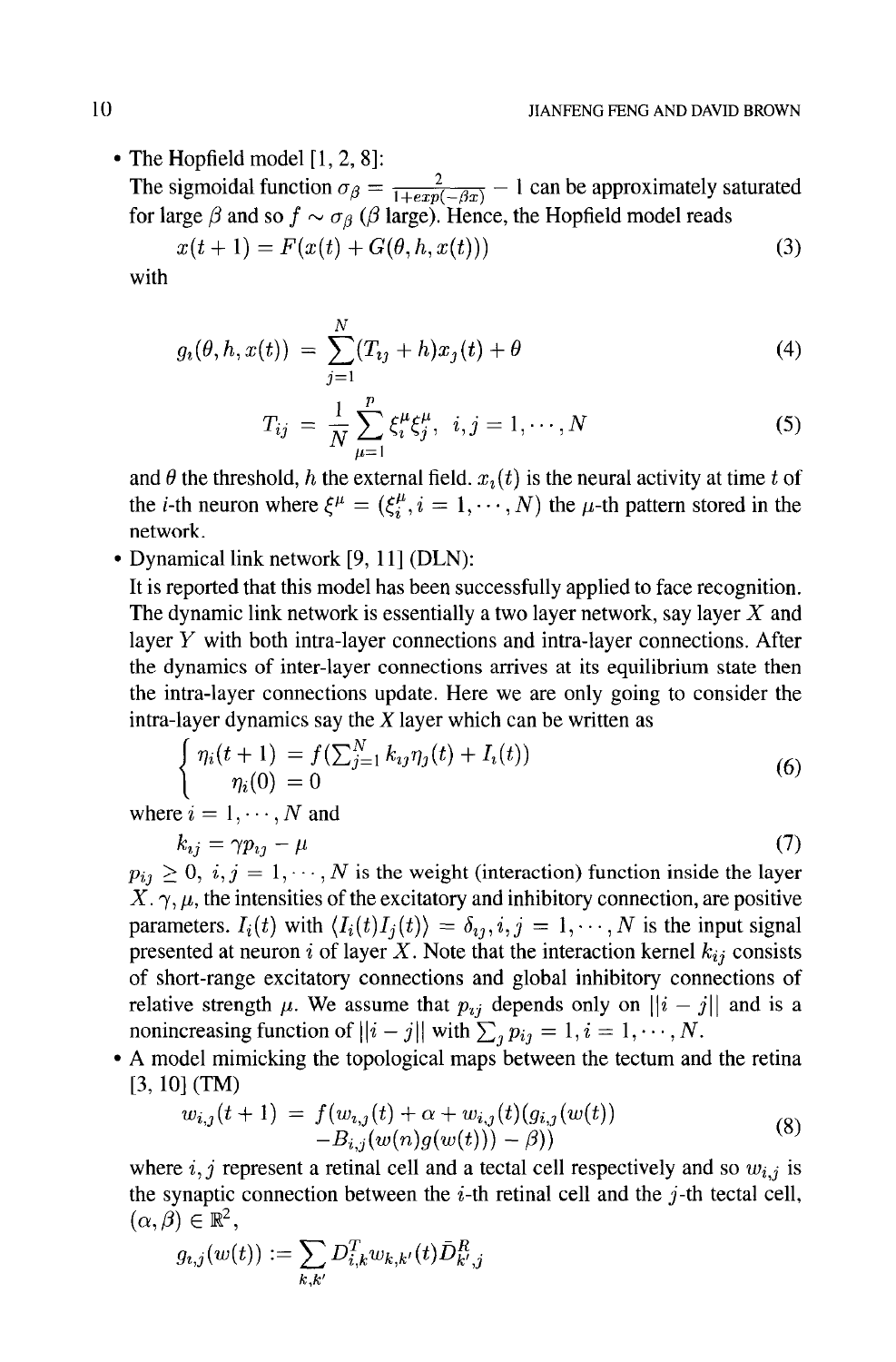for the propagation kernel  $D<sup>T</sup>$  within the tectum, and propagation kernel  $D<sup>R</sup>$ within the retina

$$
\bar{D}^R_{k',j} := \sum_m D^R_{k',m} D^R_{m,j}
$$

with  $D^T$  and  $D^R$  both decreasing function of the distance  $||i - j||$ ,  $B_{i,j}(w(t)g(w(t)))$  : =  $\left[\sum_{k,m} w_{k,m}(t)g_{m,j}(w(t))\right]$  $+\sum_{k,m} w_{i,m}(t)g_{m,k}(w(t))]$ /2(N + 1).

For a detailed explanation and the biological background of the model we refer the reader to  $[10]$ .

In fact many models proposed in neural networks have employed the (saturated) sigmoidal function in their dynamics. We restricted ourselves to these four model because the former three models which are all linear in the function  $q_i$  arise from three typical fields in neural networks: a more theoretical, physically oriented model (the Hopfield model), a biologically oriented model (Linsker's model) and a model oriented forwards practical application (the DLN); while the fourth model is nonlinear in function  $q_i$ .

## 2. Saturated Attractor Analysis on the Parameter Space

Our first observation for exposing the relation between the parameters and the set of saturated attractors of the dynamics (1) is quite straightforward:

- 1. Note that in the Hopfield model the stored memories take the value only in  $\{-1, 1\}^N$  and so we are exclusively interested in those attractors of dynamics in the space  $\{-1, 1\}^N$ ; in Linsker's model numerical simulations showed that only attractors in the space  $\{-1, 1\}^N$  are observable(the background reason is that the Hebb learning rule ensures the dynamics either to increase or to  $\ddot{a}$  and the ricoo realing rule ensures the dynamics character to increase of  $\ddot{a}$ layer discrete to the boundary, in DLA we define attracted in  $\left[1,1\right]$  of the layer dynamics for the further dynamics in the intra-layer; in TM the topological map is a trivial one,  $w_{ij} = 2\delta_{ij} - 1 \in \{-1, 1\}, i, j = 1, \cdots, N;$
- 2. Our observations in 1 above allow us to focus on the stability of saturated states, i.e. states in  $\{-1, 1\}^N$ ; States, i.e. states in  $\{-1, 1\}$ ,
- $\overline{N}$ oie that for a saturated state to be a fixed point one filt if  $w_i = 1$  and  $g_i(k_1, k_2, w) \le 0$  if  $w_i = -1, i = 1, \dots, N$ ;
- 4. We exclude the (nongeneric) case  $g_i(k_1, k_2, w) = 0$ . With this exclusion, a fixed point is guaranteed to be stable by the continuity of  $g_i$ . Then a state  $w \in \{-1, 1\}^N$  is an attractor of the dynamics (1) if and only if<br> $w_i q_i(k_1, k_2, w) > 0, i = 1, \dots, N$

 $w_i g_i(\kappa_1, \kappa_2, w) > 0, t = 1, \cdots, N$ which, after a simple calcu  $\{i, w_i = -1\}$ , implies that

• In the Hopfield model

$$
d_1(w) := -\min_{i \in J^+(w)} \sum_{\mu=1}^p \xi_i^{\mu} m(w, \xi^{\mu}) < \theta + c(w)h < d_2(w) := -\max_{i \in J^-(w)} \sum_{\mu=1}^p \xi_i^{\mu} m(w, \xi^{\mu}).
$$
 (9)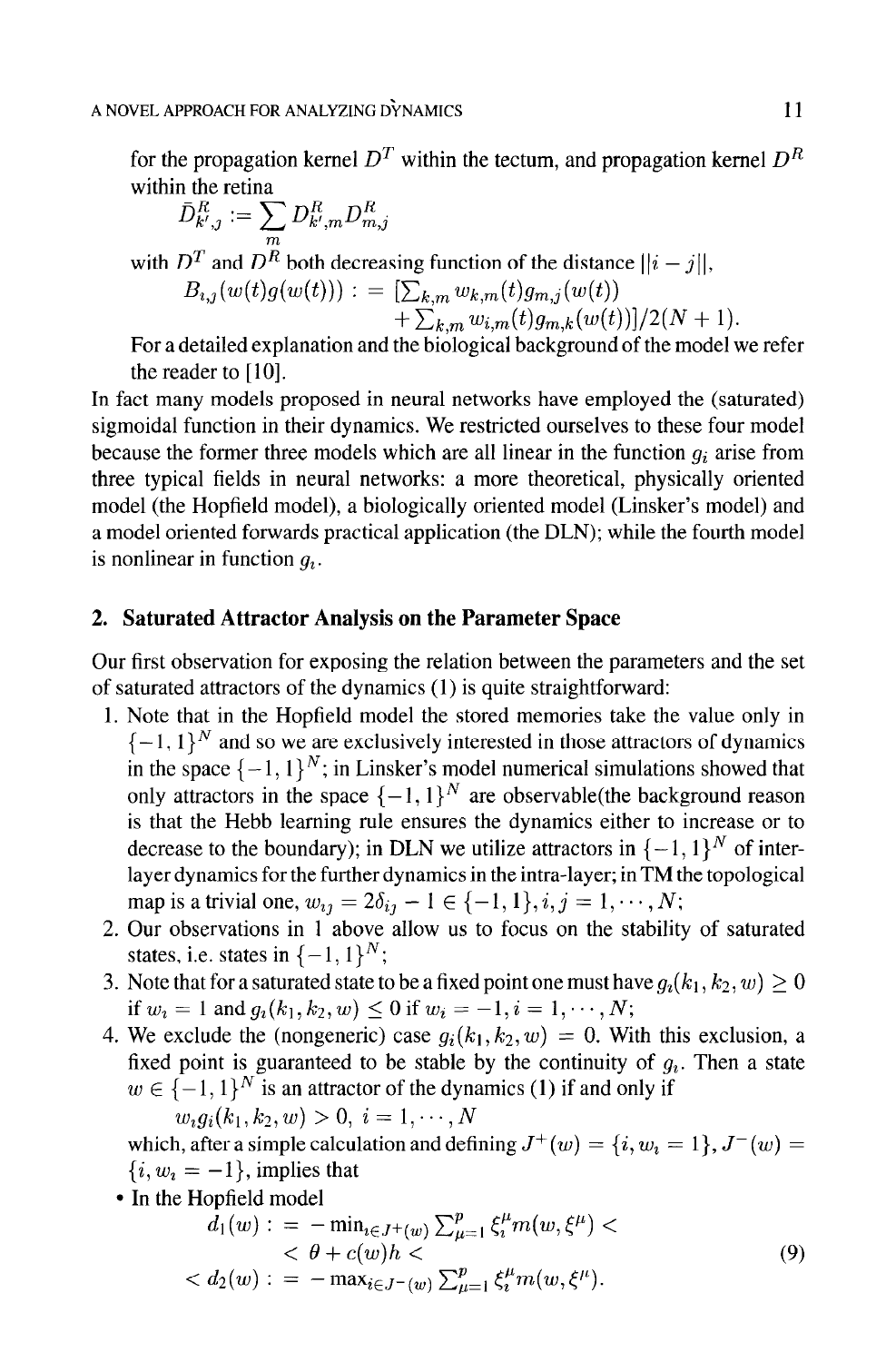where

$$
m(w, \xi^{\mu}) := \frac{1}{N} \sum_{i=1}^{N} w_i \xi_i^{\mu}
$$
 (10)

is the overlap between the configuration w and the pattern  $\xi^{\mu}$ ,  $c(w) :=$  $|J^+(w)| - |\tilde{J}^-(w)|$ , | | representing the cardinality of a set. Therefore, the parameter region of  $(\theta, h)$  in which w is an attractor of the dynamics lies between two parallel lines: when  $d_2(w) > d_1(w)$  the parameter region  $\{(\theta, h) : d_1(w) < \theta + c(w)h < d_2(w)\}\$ is a nonempty set; when  $d_2(w) < d_1(w)$  it is an empty set. It is easily seen from the Figure 1 that the number of stored patterns, i.e, of saturated attractors, of the Hopfield model depends on the parameters  $(\theta, h)$ . There is one region in which many saturated attractors coexist(see Figure 1). In this region the network will have the highest capacity, a quantity studied extensively in the literature [l]. Outside this region the capacity will become lower. When  $h$ , the external field, is negative there will be only one saturated attractor corresponding to the stored pattern if  $c(\xi^{\mu}) \neq c(\xi^{\nu}), \mu \neq \nu$ , and so the capacity for the network is only 1/N. However this region is good for retrieving a specific memory  $w$  if it is a saturated attractor of the dynamics, since if the dynamics (3) converges to a saturated attractor, it will go to  $w$ . This may also suggest an alternative way to recall an item of information avoiding the spurious states [2].

In Linsker's model  $w$  is a saturated attractor of the model if and only if

$$
d_1(w) < k_1 + c(w)k_2 < d_2(w),
$$
\nwhere 
$$
c(w) = \sum_{j \in J^+(w)} r_j - \sum_{j \in J^-(w)} r_j,
$$
\n
$$
d_1(w) = \max_{i \in J^+(w)} \left[ \sum_{j \in J^-(w)} q_{ij} r_j - \sum_{j \in J^+(w)} q_{ij} r_j \right]
$$
\nif 
$$
J^+(w) \neq \phi
$$
, and 
$$
d_1(w) = -\infty
$$
 otherwise; 
$$
d_2(w) = \min_{j \in J^-(w)} \left[ \sum_{i \in J^-(w)} q_{ij} r_j - \sum_{j \in J^+(w)} q_{ij} r_j \right]
$$
\nif 
$$
J^-(w) \neq \phi
$$
, and 
$$
d_2(w) = \infty
$$
 otherwise.\n• In the DLN, w is an attractor of the dynamics (5) if and only if

$$
\gamma e_1(w) + 1 < I(\nu) - c(w)\mu < \gamma e_2(w) - 1
$$
\n
$$
\text{where } c(w) = |J^+(w)| - |J^-(w)|
$$
\n
$$
e_2(w) = [1 - 2 \max_{i \in J^-(w)} \sum_{j \in J^+(w)} p_{ij}]
$$
\n
$$
e_1(w) = [1 - 2 \min_{i \in J^+(w)} \sum_{j \in J^+(w)} p_{ij}]
$$
\n(12)

• In the TM, the situation is more complicated than the three models discussed above. In order to get an exact expression to check in which parameter region of  $(\alpha, \beta)$  a given saturated state is an attractor of the model more effort is needed. We refer the reader to [3] for details.

In  $[6, 7]$  we have fully reported our results on the problem of determining the critical value of different parameters utilized in Linsker's model which is tractable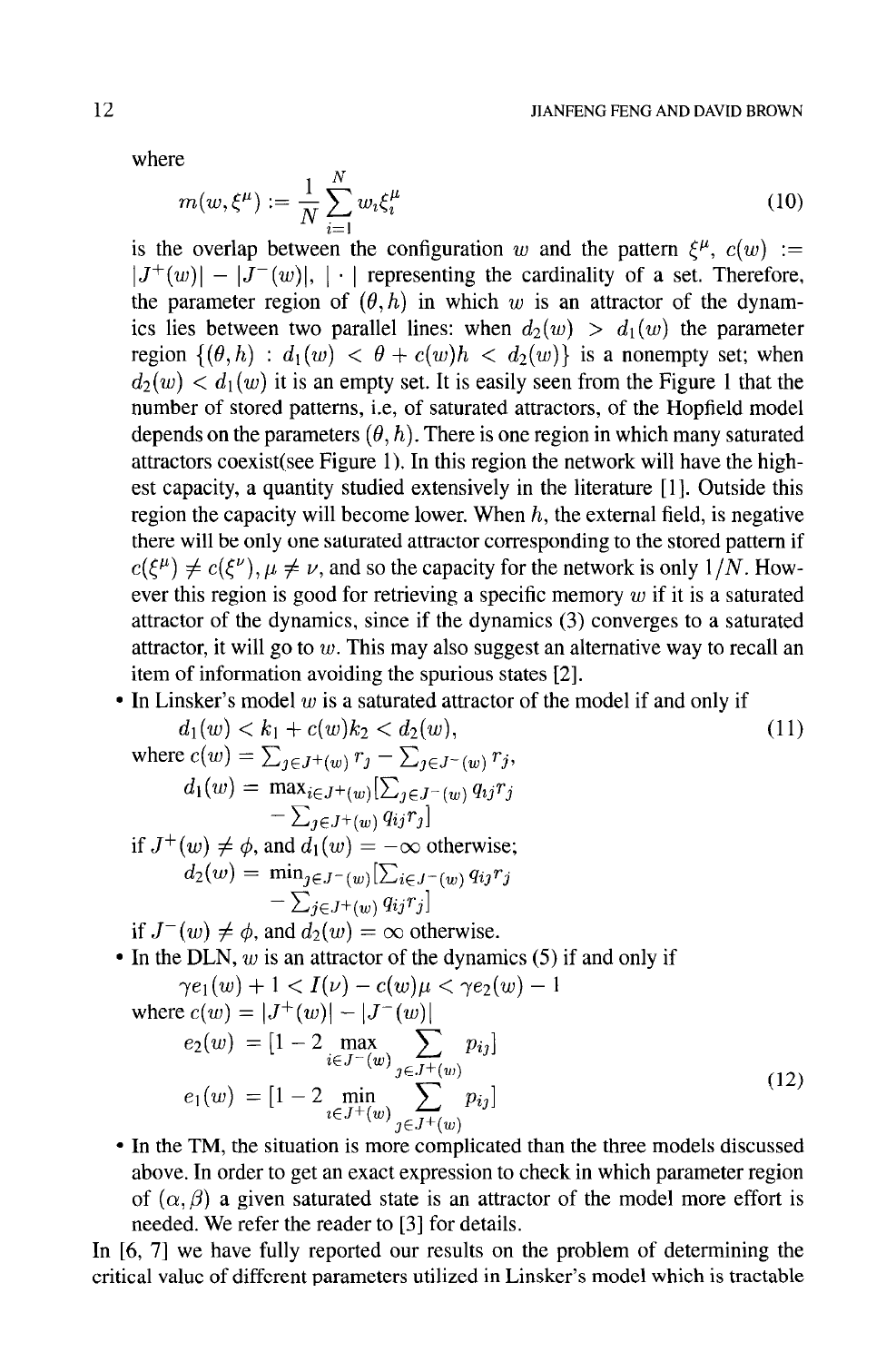

*Figure 1.* The parameter region of  $(\theta, h)$  in which w is a saturated attractor of the Hopfield model lies between two parallel lines except for the state  $(1, \dots, 1)$  and  $(-1, \dots, -1)$  (triangle filled parts), tn the darkest region, the Hopfield model has the highest capacity. In this region, for example,  $\xi^{\mu}$ ,  $\xi^{\nu}$  are both attractors of the Hopfield model. When  $h = h'$  (horizontal line), the capacity of the model becomes lower.

only after we have the results above. [9] contained our findings on choosing five parameters which are useful in practical application of the DLN. In [3] the existence of a parameter region such that only the topological map is an attractor of the TM model was proved after a modification of the original model. Although here we consider more general models than those in [3, 5–7, 9] where the function  $f(x) = x$ for  $-1 < x < 1$  was utilized in their dynamics all analyses in [3, 6, 7, 9] are essentially valid, and we thus refer the reader to these papers for details.

#### **3. Capacity of the Hopfidd Model**

As a further demonstration of the power of our approach in the previous section we apply it to the Hopfield model and calculate the capacity of the Hopfield model (see also [1]).

First let us discuss the physical meaning of  $d_2(w)$  and  $d_1(w)$  defined in Equation (9). These two intercept functions  $d_2$  and  $d_1$  were mathematically introduced early in [5]. However, their physical meaning can be understood only after we apply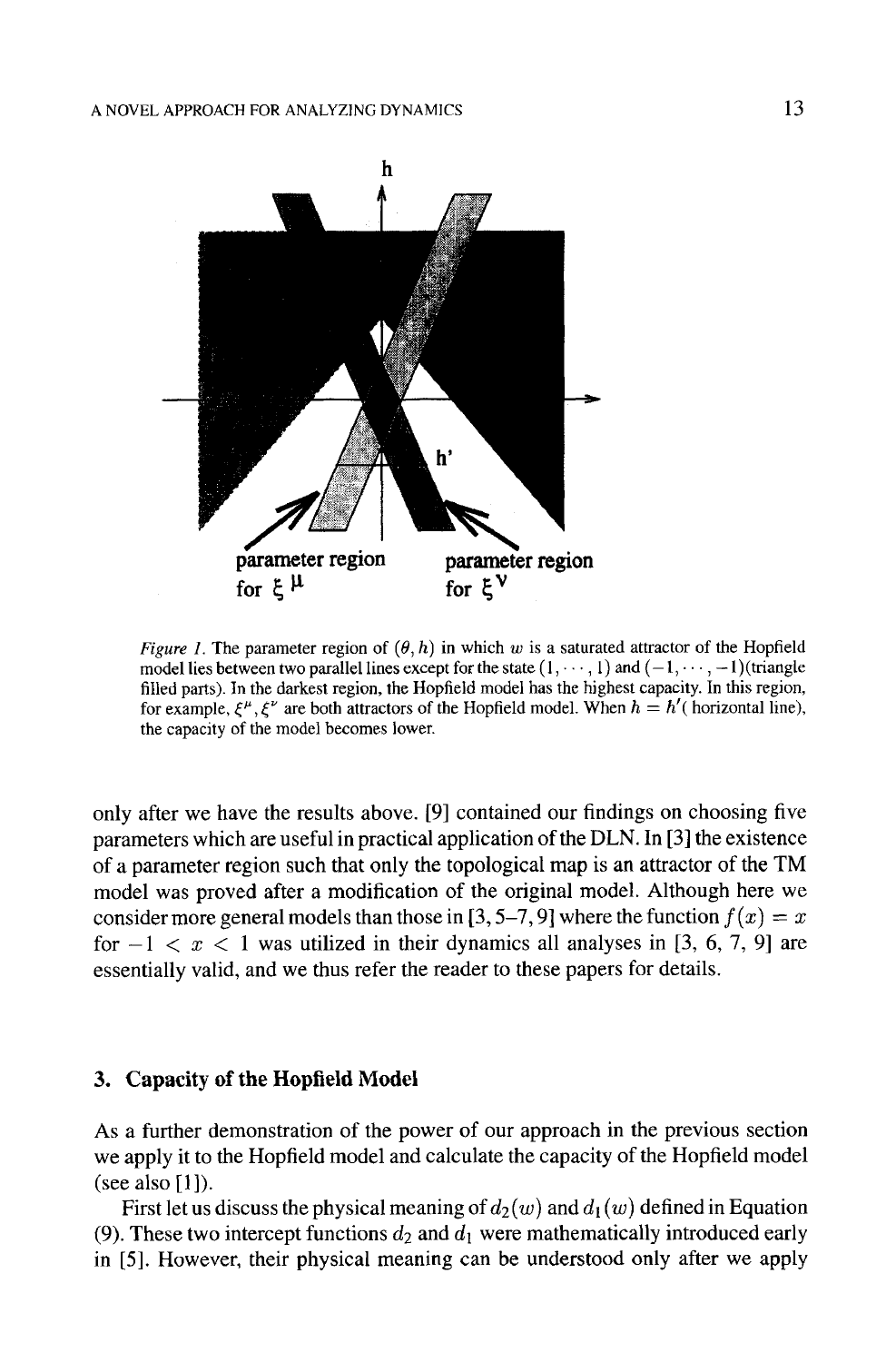

Figure 2. An explanation of the existence of the local field gap corresponding to  $w$ .  $w$  is an attractor of the Hopfield model if and only if there exists a local field gap between the neurons in  $i \in J^+(w)$  and  $j \in J^-(w)$ .

the saturated attractor analysis on the parameter space to the Hopfield model. Considering the local field of each neuron defined by

$$
h_i(w) := \sum_{j=1}^{N} T_{ij} w_j
$$
  
=  $\sum_{j \in J^+(w)} T_{ij} - \sum_{j \in J^-(w)} T_{ij}$ 

we see that  $d_2(w) > d_1(w)$  if and only if

$$
-d_1(w) = \min_{i \in J^+(w)} \left[ \sum_{j \in J^+(w)} T_{ij} - \sum_{j \in J^-(w)} T_{ij} \right] > -d_2(w) = \max_{i \in J^-(w)} \left[ \sum_{j \in J^+(w)} T_{ij} - \sum_{j \in J^-(w)} T_{ij} \right].
$$

or equivalently if and only if there exists a *local field gap* between the neurons in  $J^+(w)$  and  $J^-(w)$ (see Figure 2). (w) and  $\alpha$  (w) discussed by:

 $\frac{1}{10}$  we ancaly discussed before, the director cross flow  $\frac{1}{2}$   $\frac{1}{2}$   $\frac{1}{w}$   $\frac{1}{w}$ reflects the stability of a saturated attractor  $w$ . If it is negative or equal to zero,  $w$  will no longer be a saturated attractor of the dynamics (3). In other words, the  $\omega$  with no longer be a saturated attractor of the dynamics  $(z)$ , in other words, the existence of a focal field gap between the field of  $\sin \theta$  (w) and  $\theta$  (w) is field essary and sufficient for  $w$  to be an attractor of the Hopfield network. From this point of view here we are also able to give a definition of the critical capacity of the Hopfield model in terms of the intercept functions  $d_1$  and  $d_2$ . Assume that  $\xi_i^{\mu}$ ,  $i = 1, \dots, N\mu = 1, \dots, p$  are i.i.d. random variables with  $P(\xi_i^{\mu} = \pm 1) = 1/2$ .

**Definition** 1 The critical number of patterns  $p_c$  for perfect retrieval of the aynamics (3) is  $p_c := \inf\{p, \langle d_2(\xi^\mu) \rangle - \langle d_1(\xi^\mu) \rangle = 0$  for any  $\mu = 1, \dots, p\}$  where  $\langle \cdot \rangle$ . represents the expectation with respect to the distribution P of  $\xi^{\mu}$ .

Since  $\langle d_1(\xi^{\mu}) \rangle$  and  $\langle d_2(\xi^{\mu}) \rangle$  are symmetric with respect to  $\mu$  under the condition that matrix T is given by (5), we only need to compute

$$
\langle d_2(\xi^1) \rangle - \langle d_1(\xi^1) \rangle \tag{13}
$$

for estimating the critical number of patterns of the network. Furthermore in terms of the symmetries between  $d_2$  and  $d_1$  we see that  $\langle d_2(\xi^1) \rangle > \langle d_1(\xi^1) \rangle$  if and only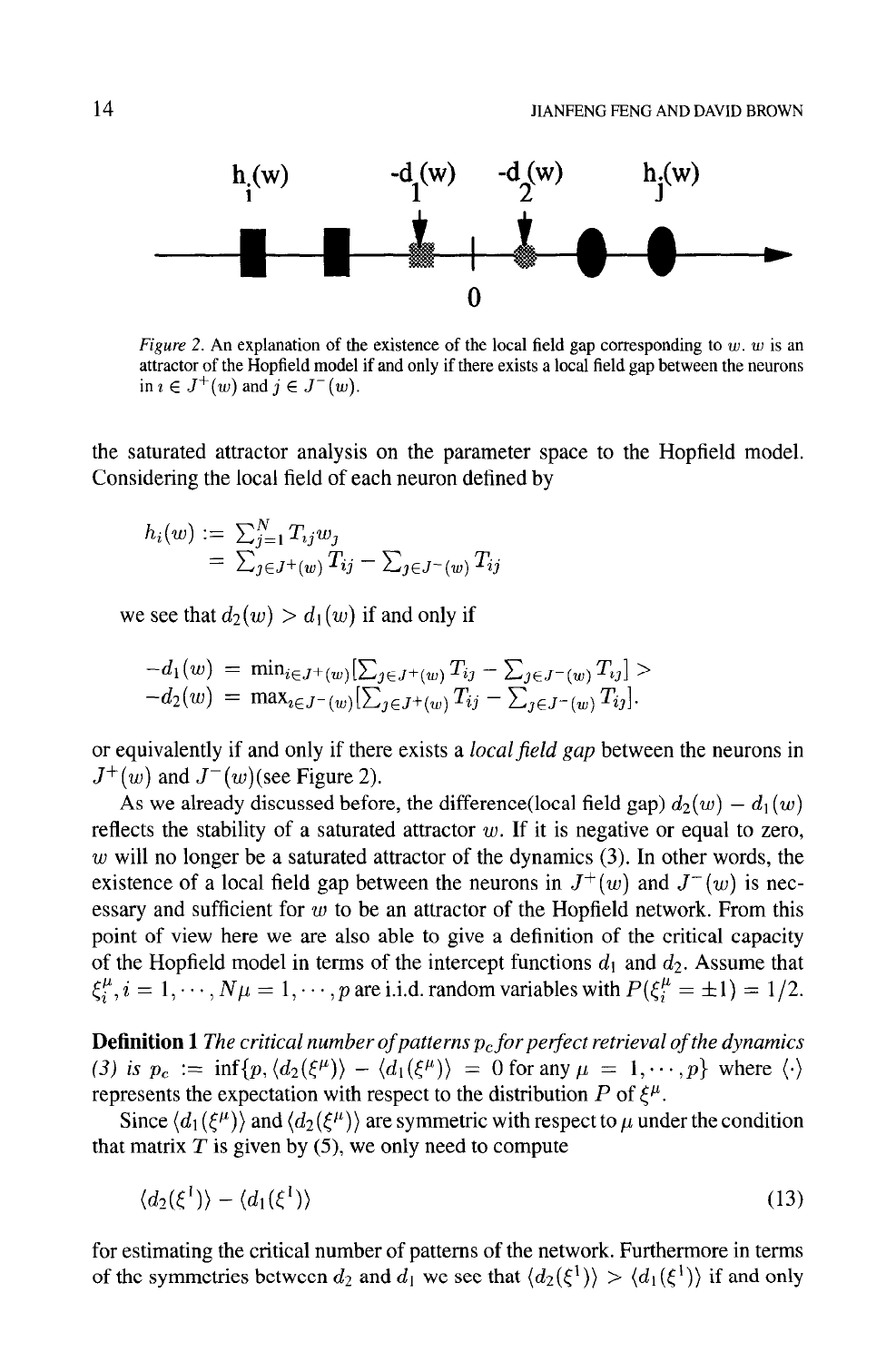if  $\langle d_1(\xi^1) \rangle < 0$ .

**Theorem 1** If and only if  $p < N/(2 \ln N)$  we have  $\langle d_1(\xi^1) \rangle < 0$ 

For a detailed proof of Theorem 1 we refer the reader to our full paper [4]. The idea is to use the properties of the  $N$ -th order statistics developed in [13].

Now we go a step further to consider the parameter region in which the Hopfield model has the capacity as in Theorem 1. In order to make sense of the inequality in Equation (9) as  $N \to \infty$  we only consider the parameter region of  $\theta$  since by the law of iterated logarithm we know that  $\limsup_{N\to\infty}c(\xi^1)/(\sqrt{N \log \log N}) = +1$  and  $\liminf_{N\to\infty}c(\xi^1)/(\sqrt{N\log\log N}) = -1$ . Theorem 1 tells that when  $\langle d_1(\xi^1)\rangle <$  $\theta < \langle d_2(\xi^1) \rangle$  the capacity for the network is  $p = N/(2 \log N)$ . For a given  $p(N)$ we could easily decide the exact parameter region of  $\theta$  in which the network has a capacity  $p(N)/N$ , while when  $\theta$  is not in the region  $[\langle d_1(\xi^1) \rangle, \langle d_2(\xi^1) \rangle]$  the capacity is zero. For example let  $p(N) = N/(4 \log N)$ . When  $-1/2 < \theta < 1/2$ all patterns are stable, but when  $\theta \notin [-1/2, 1/2]$  all patterns are no longer stable.

Finally, we want to point out that our approach to the Hopfield model is independent of the symmetry of the matrix Q and so we could calculate its capacity in a more general context [4].

#### Acknowledgement

This paper was partially supported by the A. von Humboldt Foundation of Germany.

## **References**

- 1. D. Amit, Modeling Brain Function, Cambridge University Press: Cambridge, UK, 1989. 1. D. Alhit, Modellig Drain Punction, Cambridge Oniversity Fress. Cambridge, OK, 1969.
- 2. S. Albeverio, J. Feng and M. Qian, "Role of noises in neural networks", Phys. Rev. E., Vol. 52, pp. 6593–6606, 1995.  $3.933 - 0000, 1993,$   $1993,$
- J. reng, Estabil  $2, pp. 1-4, 1993.$
- J. Feng and B. Tirozzi, An analysis on neural dynamics with Computers and Mathematics with Applications, 1997 (in press).
- 5. J. Feng and H. Pan, "Analysis of Linsker-type Hebbian learning: rigorous results", in Proc. 1993 IEEE Int. Conf. on Neural Networks – San Francisco, Vol. III, pp. 1516–1521, IEEE: Piscataway, NJ, 1993.  $\mathbf{N}$ , 1993.  $\mathbf{N}$
- 6. J. Feng, H. Pan and V.P. Roychowdhury, "A rigorous analysis of Linsker-type Hebbian learning", in G. Tesauro, D.S. Touretzky and T.K. Leen (eds) Advances in Neural Information Processing Systems 7, pp. 319–326, MIT Press: Cambridge, MA, 1995.
- 7. J. Feng, H. Pan and V.P. Roychowdhury, "On neurodynamics with limiter function and Linsker's developmental model", Neural Computation, Vol. 8, pp. 1003-1019, 1996.
- 8. J. Feng and B. Tirozzi, "The SLLN for the free-energy of the Hopfield and spin glass model", Helvetica Physica Acta, Vol. 68, pp. 365-379, 1995.
- 9. J. Feng and B. Tirozzi, "On choosing the parameters in the dynamic link network", in M. Marinaro and R. Tagliaferri (eds) Neural Nets, WIRN VIETRI-95, pp. 245–250, World Scientific: Singapore, 1995.
- 10. A.F. Häussler and C. von der Malsburg, "Development of retinotopic projections. An analytical treatment", Journal of Theoretical Neurobiology, Vol. 2, pp. 47–73, 1983.
- 11. W. Konen, T. Maurer and C. von der Malsburg, "A fast dynamic link matching algorithm for invariant pattern recognition". Neural Network, Vol. 7, Nos. 6-7, pp. 1019-1030, 1994.